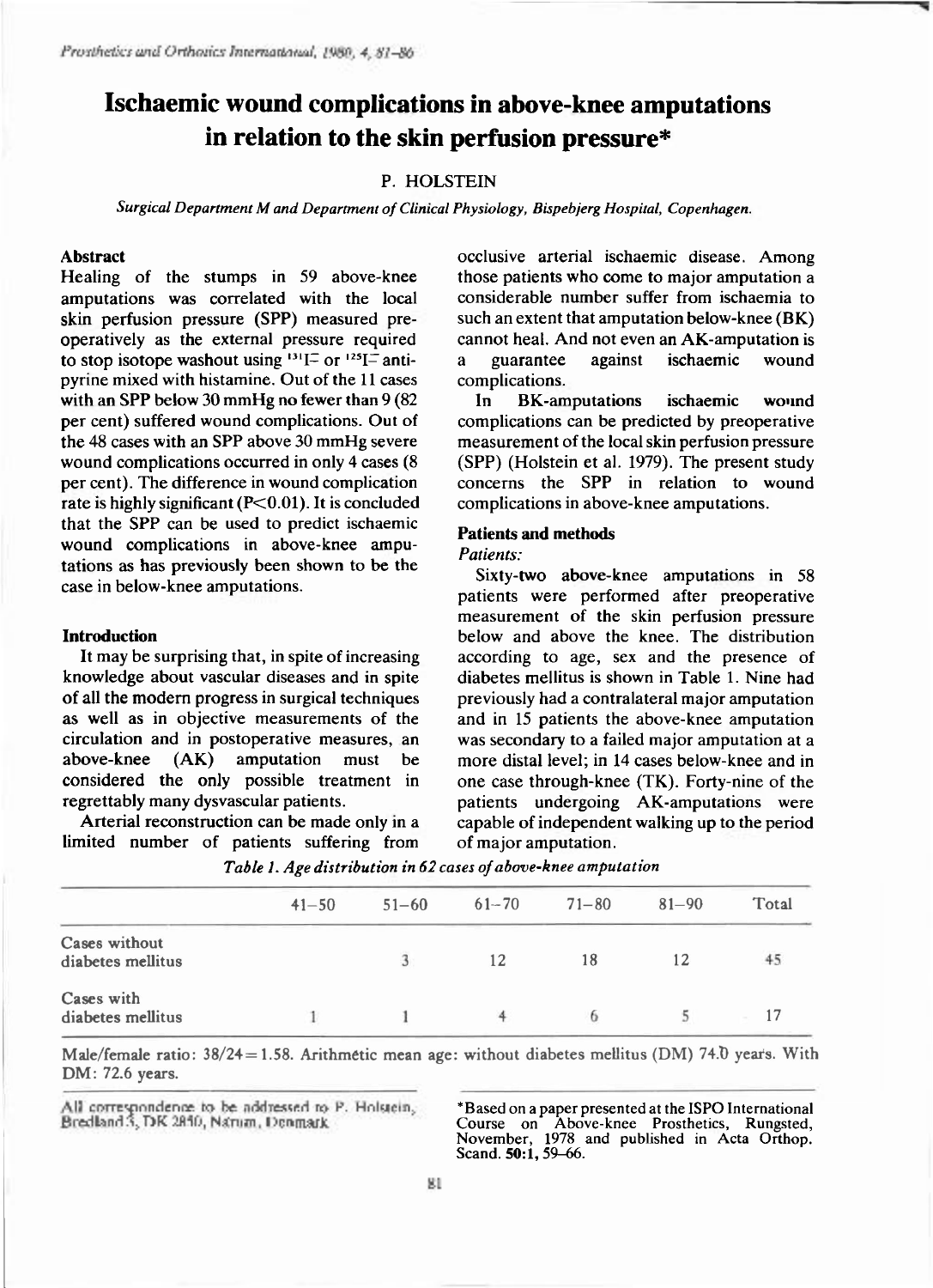The surgical technique used was simple amputation at midthigh or low midthigh level, the anterior flap often being longer than the posterior flap. Myoplasty was not used. Suction drainage was employed in most cases and the wound was dressed loosely (Tubegauze<sup>R</sup>). Sutures were removed on the 14th to the 21st postoperative day. The patients were mobilized as soon as possible in a wheelchair or on walking appliances. Prosthetic fitting was undertaken when the stump was well healed.

# *Measurement of the SPP.*

The SPP, which in normal subjects lies slightly above the systemic diastolic blood pressure, was determined as that external counterpressure which was just sufficient to stop the washout of an intradermal depot of radioactive isotopes  $(Holstein et al. 1977).$ 

Approximately  $0.1$  ml of a sterile solution containing  $10-20 \mu$ Ci <sup>131</sup>I=antipyrine (or 30-40  $\mu$ Ci <sup>125</sup>I = antipyrine) and 50 mg histamine diphosphate was injected intradermally and a washout curve was recorded. The external pressure was applied by a blood pressure cuff and measured by a square air-filled plastic cushion (inflatable part,  $11$  by  $11$ cm) interposed between the labelled skin and the cuff and connected to an ordinary mercury manometer.  $(Fig. 1)$ . When the washout rate, which



**Fig. 1 Measurement of skin perfusion pressure on the**  calf. The washout from an intradermal depot of <sup>131</sup> I-antipyrine mixed with histamine is recorded by a conventional scintillation detector coupled to a ratemeter and written on a penwriter. External counter pressure to the labelled skin area is *applied* stepwise with an ordinary blood pressure cuff and *measured* with an airfilled plastic cushion interposed between the cuff and the depot and connected to a conventional mercury manometer.

accelerates during the first 2 to 15 minutes, had been constant for  $3$  to  $5$  minutes, the external pressure was raised in steps resulting in a stepwise decrease in washout rate until cessation. (Fig. 2). At each of the final steps the tracing was observed for about 5 minutes and after washout cessation the external pressure was released to zero in order to secure that the washout was re-established. The washout cessation pressure, viz. the SPP, was determined within an interval of 5 mmHg and was defined as the highest external pressure which allowed a minimal washout to be discerned, plus 3 mmHg.

The sites of measurements were approximately 10 cm distal to the knee joint on the anterolateral side of the calf just superficial to the anterior tibial muscle and 10 cm proximal to the upper margin of the patella on the anterolateral side of the thigh i.e. in most cases



**Fig. 2. Replotting of a washout curve. The washout stops at 70 mmHg (skin perfusion pressure= 68 mmHg). The hatched columns indicate the external counter pressure. The vertical bars indicate the auscultatory brachical blood pressure. Observe that the washout is re-established after releasing of the external pressure.** 

 $82$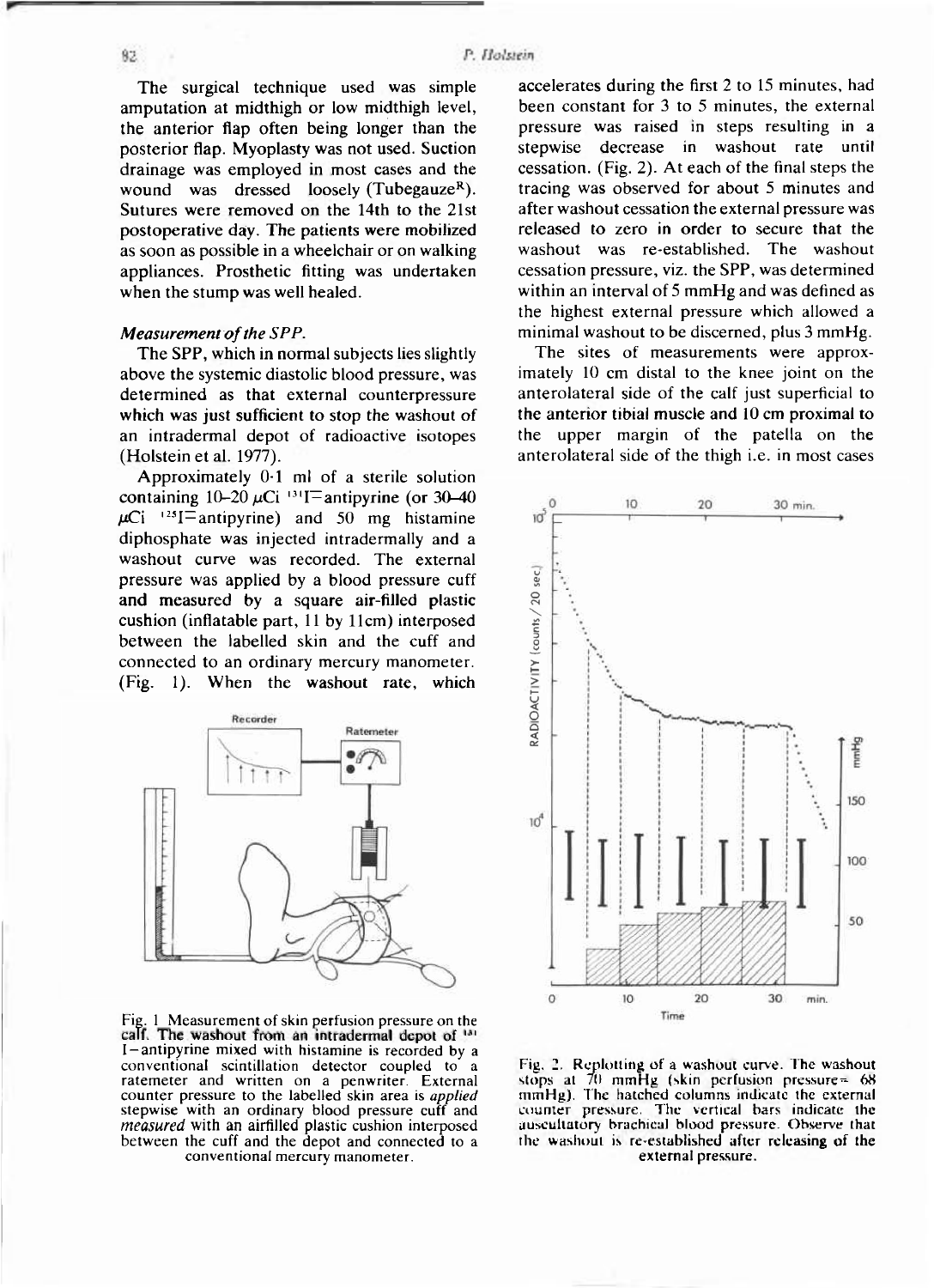within a range of about  $5 \text{ cm}$  from the selected levels of amputation.

The patients were examined in the supine position with legs horizontal. Repeated i.v. doses of analgetics (demerole, 35 mg) sufficient to prevent involuntary movements from rest pains were given and, in addition, the legs were supported by sandbags. Conventional auscultatory arm blood pressure was repeatedly measured using a 12 by 26 cm cuff placed around the left arm. Before the examinations the thyroid gland was blocked with  $0.5$  mg potassium iodide given perorally in solution.

#### **Results**

# *Mortality*

Fourteen patients (24 per cent) died postoperatively during hospitalization, six of these (10 per cent) died with severe wound complications of the stump. Two of these had bilateral AK amputations; one died with bilateral stump necrosis and the other died with necrosis of one stump and with the sutures still *in situ* on the other-intact-stump. Six patients died with well healed stumps and two patients died with the sutures not yet removed from an intact stump.

Thus analysis of wound complications in relation to the preoperatively measured SPP (see below) could be made in 59 AK amputations in 56 patients—excluding the three intact stumps with sutures in situ at the time of death.

Figure 3 shows the healing of the stump in relation to the SPP. The three cases with an SPP below  $20 \text{ mmHg}$  all had major wound complications. In one case the patient died with total rupture and severe necrosis of the wound. In two cases severe necrosis postponed the healing, which was not complete until after  $4$  and  $5$ months respectively.

Only one out of eight cases (12 per cent) with a preoperative SPP between 20 and 30 mmHg healed primarily. In one case healing of a minimal defect took place by second intention within 6 weeks. The remaining six patients all had major wound complications. In one case severe necrosis delayed the healing for 4 months, in two cases major surgical revisions because of necrosis and infection were necessary and in three cases the patients died with severe necrosis of the stumps. Thus, summarizing the cases with SPP below 30 mmHg, 9 out of 11  $(82 \text{ per cent})$ suffered severe wound complications.



**Fig. 3. Wound complications in 59 AK amputations in relation to the local skin perfusion pressure measured preoperatively.** 

Thirty-six out of the  $48$  cases (75.0 per cent) with a preoperative SPP of above 30 mmHg healed primarily. In eight cases small defects healed rapidly, i.e. within 2 months. In four cases  $(8 \text{ per cent})$  major wound complications developed. In two of these cases—both with a preoperative SPP of  $30-40$  mmHg—i.e. on the borderline of the risk group with an SPP below 30 mmHg—surgical revision because of severe necrosis was carried out. In one of these cases the patient died with necrosis of the revised stump. In two cases with normal SPP, i.e.  $60$  to  $70$ mmHg, the patients died with severe wound complications; one with infection of the wound and sepsis and the other with rupture of the infected wound. The clinical picture, a swelling, warm, red stump in these two cases with normal SPP and infection was very different from the necrotic appearance of the low pressure stumps.

These differences in primary healing rate and in major wound complication rate in the various SPP groups are highly significant for the total number of cases and for the 43 non-diabetic cases (Fig. 3). In the 16 diabetic cases there were only 2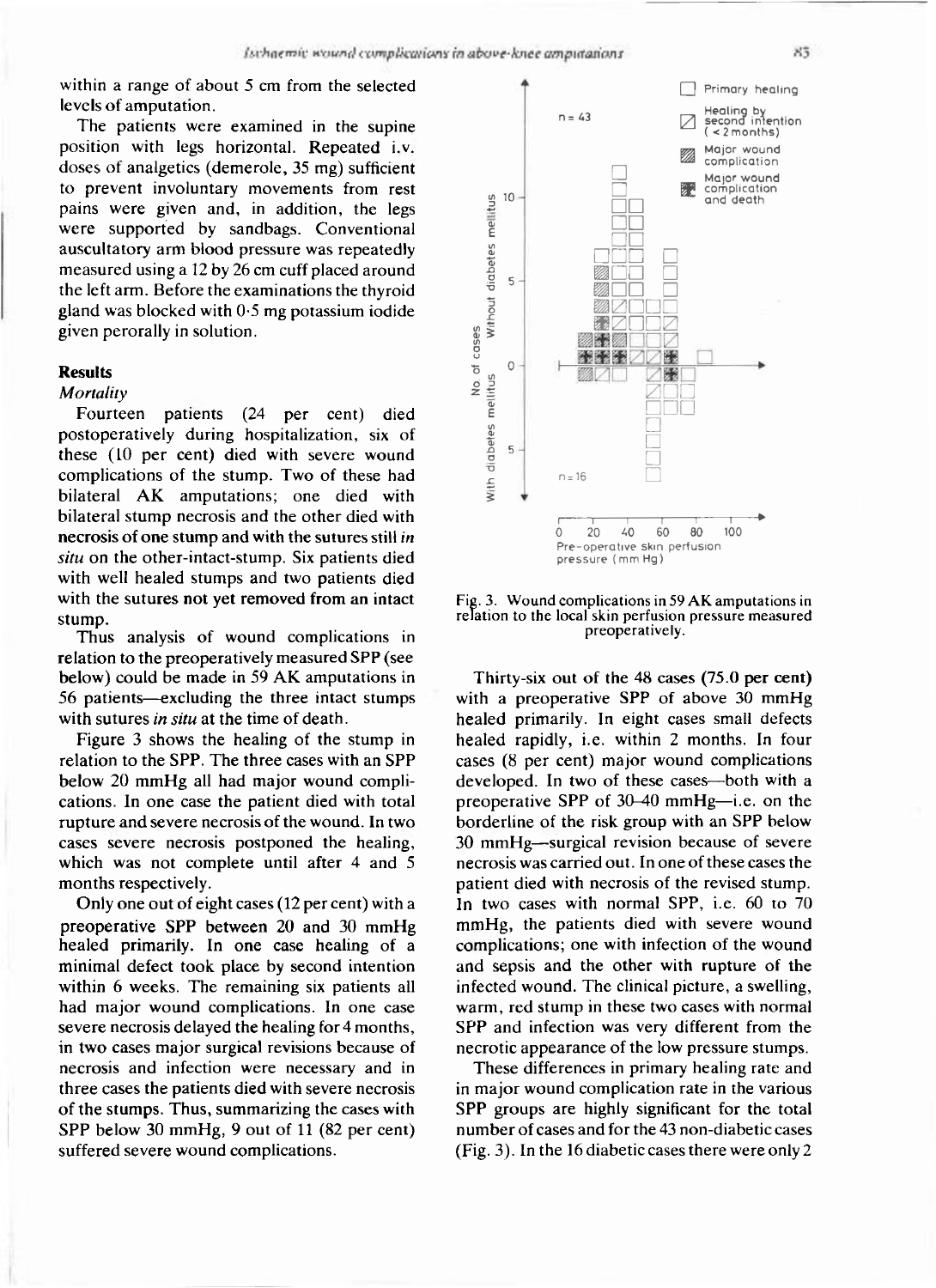major wound complications (12 per cent) compared with 11 major complications (26 per cent) in the non-diabetic group  $(0.5 < P < 0.10)$ . The SPP in the diabetic group, which averaged 58.1 mmHg, was however, significantly higher than in the non-diabetic group where the average was  $42.9 \text{ mmHg}$  (P<0.01) and only 2 of the diabetic cases had an SPP below 30 mmHg.

Among the 14 cases with AK amputations secondary to failed BK amputations the wound healed primarily in 12 cases. In one case the wound healed slowly (in 6 months) and in one case the patient died from wound infection. The average SPP at the BK level before the BK amputations in these  $14$  cases was  $31.0 \text{ mmHg}$  $(range 8-63 mmHg)$ , as against 54.3 mmHg (range  $23-68$  mmHg) at the AK level before the AK amputations  $(P<0.01)$ .

The TK amputation which failed had preoperatively an SPP of  $28 \text{ mmHg}$  below the knee. The revision to AK amputation healed primarily after measurements of the SPP above the knee, which was  $38$  mmHg.

Among the 44 cases where an AK amputation was the primary operation, the SPP below the knee was less than 30 mmHg in 32 cases i.e. with great risk of ischaemic complications at that low level. In 12 cases the SPP *below* the knee was greater than  $30 \text{ mmHg}$ . The general condition of these patients, however, was so poor that a primary AK amputation was considered the safest treatment and the AK amputation healed primarily in 10 cases and secondarily, caused by very small defects, in 2 cases.

## *Rehabilitation*

The patients returned to their own homes in 28 out of 48 cases (58 per cent). Of the 49 patients who could walk prior to major amputation, rehabilitation as regards walking with a prosthesis was obtained in 20 cases (41 per cent). The walking ability was not regained in the remaining 29 cases due to death in 9 cases, to poor mental and physical condition in 15 cases and to bilateral major amputation in 5 cases.

The average time spent in hospital per AK amputation was 15.8 weeks. Table 2 shows that the *preoperative* period was about nine times longer in patients with failed major amputation at a lower level. Rehabilitation or an attempt at rehabilitation as regards walking increased the *postoperative* time about three to five times. Wound complications did not on average increase the period of hospitalization, but some of these patients died in the early postoperative period.

*Table* **2** *Number of weeks spent in hospital in relation to primary or secondary AK amputation and to rehabilitation* 

|                          |                    | Type of<br>AK amputation                      | Weeks in hospital                              |                |                                               |                |
|--------------------------|--------------------|-----------------------------------------------|------------------------------------------------|----------------|-----------------------------------------------|----------------|
| No. of<br>AK amputations | No. of<br>patients |                                               | preoperatively<br>$mean$ <sup>*</sup><br>range |                | postoperatively<br>mean <sup>*</sup><br>range |                |
| 47                       | 43                 | Primary                                       | 1.8                                            | $(0.1 - 8.0)$  | 10.2                                          | $(0.5 - 52.0)$ |
| 15                       | 15                 | Secondary to<br>failed BK or TK<br>amputation | 16.9                                           | $(4.0 - 39.0)$ | 12.1                                          | $(0.5 - 48.0)$ |
| No. of<br>AK amputations | No. of<br>patients | Rehabilitation                                | preoperatively<br>mean <sup>*</sup><br>range   |                | postoperatively<br>mean <sup>*</sup><br>range |                |
| 20                       | 20                 | Discharged<br>walking                         | 6.8                                            | $(0.1 - 38.5)$ | 15.3                                          | $(3.0 - 31.0)$ |
| 8                        | 8                  | Failed attempt<br>at walking                  | 8.8                                            | $(0.5 - 24.0)$ | 24.1                                          | $(6.0 - 56.0)$ |
| 34                       | 30                 | No attempt<br>at walking                      | 3.5                                            | $(0.5 - 9.0)$  | 4.7                                           | $(0.5 - 40.0)$ |

\* Arithmetic mean per AK amputation.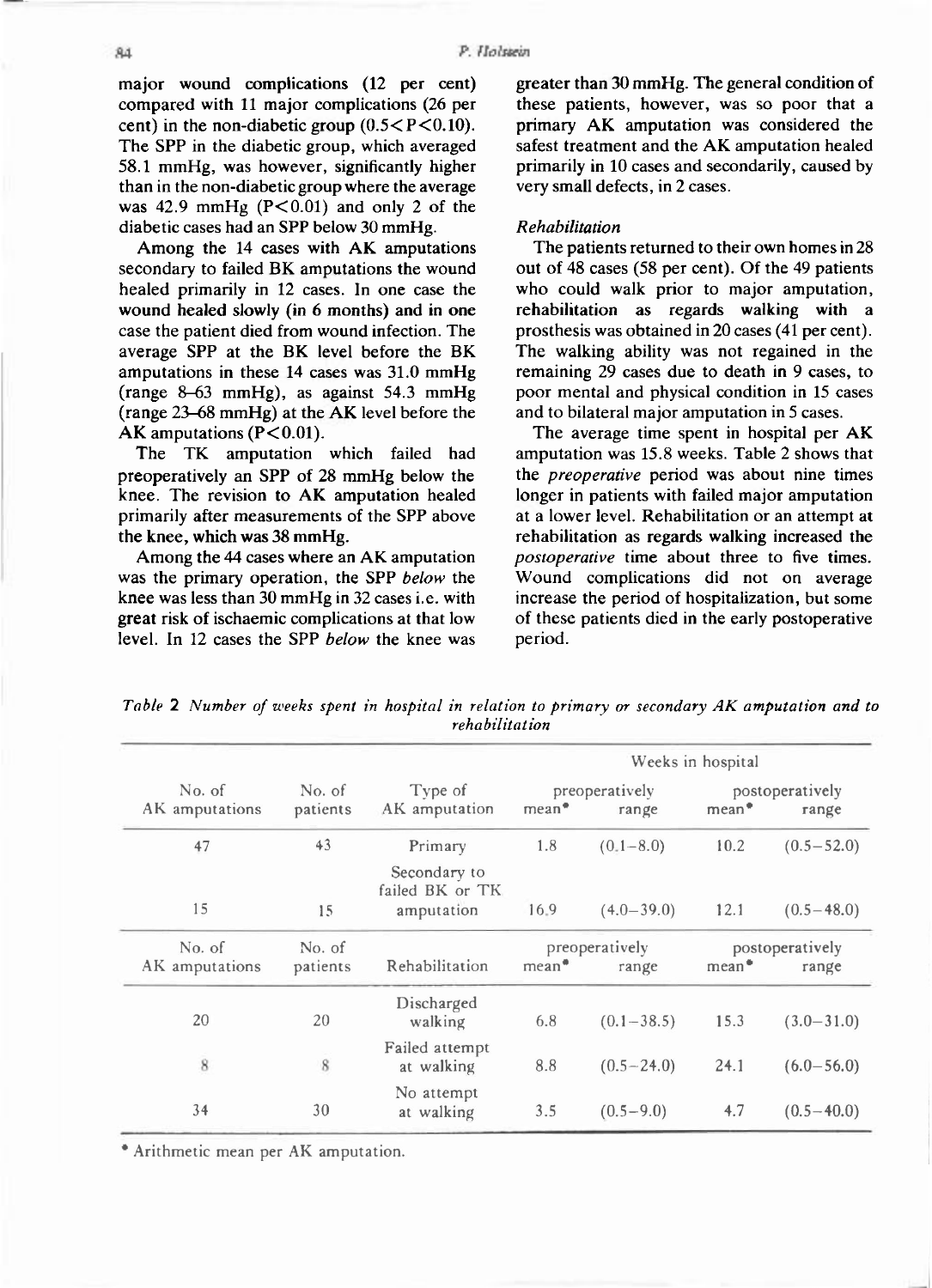### **Discussion**

The healing of the AK amputations correlated significantly with the preoperative SPP. The poor results in patients with an SPP below 30 mmHg agree with previous findings in BK amputations (Holstein et al. 1979).

Apart from a preliminary report on this series (Holstein 1973) no studies of wound healing in above-knee stumps in relation to objective measurements of the arterial supply have previously been published. Our rate of primary healing  $(62.7 \text{ per cent})$  is, however, of the same order as that reported in larger series in the literature (Dale & Capps 1959, Schlitt & Serlin 1960, Warren & Kihn 1968, Hall & Schucksmith 1971, Kihn et al. 1972).

The high mortality (24 per cent during hospitalization) reflects the often poor condition of the patients undergoing AK amputations. Our figure falls within the range of mortality rates of about  $10-40$  per cent in larger series in the literature (Dale  $& \text{Capos } 1959, \text{ Lempke et al.}$ 1963, Warren & Kihn 1968, Hansson 1964, Otteman & Stahlgren 1965, Hall & Schucksmith 1971).

In discussing the importance of the SPP in relation to  $AK$  amputations one must distinguish between two different groups of patients. The first group consists of patients who have lost the ability to walk for reasons other than the peripheral ischaemia and in these patients the aim of the amputation is to relieve a painful useless extremity with a minimum of discomfort. In 13 cases in our series the patients belonged to this category. In six cases the patients suffered wound complications which in four cases were related to an SPP below 30 mmHg. These findings point towards the selection of a short stump in cases of inadequate blood supply in a weak patient. Only if the blood supply is adequate should a long stump, which is more comfortable during sitting and when moving in bed, be chosen.

The level selection is more difficult in the second group where the patients have been able to walk up to the time of amputation. In these cases the result of the treatment should be considered satisfactory only if the ability to walk is regained by means of a prosthesis; 41 per cent achieved this in the series. In principle a long stump facilitates walking with a prosthesis and when this advantage is added to the previously mentioned comfort during sitting and moving in

bed it seems justified to take the risk of ischaemic wound complications in order to obtain a long stump. Slow healing may be obtained even when the SPP is of the order of  $20$  to  $30$  mmHg. But this must be balanced against the risk of loss of ambulation in the event of a long period with a painful, slowly healing ulcer prohibiting prosthetic training—and early surgical revision should be considered in case of ulcers in order to shorten the healing time.

Compared with our figures for BK amputations (Holstein et al. 1979) the average duration of hospitalization for AK amputations was less. This finding agrees with Weaver  $\&$ Marshalls observations (1973). A high mortality, a number of patients discharged to nursing homes soon after surgery and only a few reamputations, reduced the average period of hospitalization in patients undergoing AK amputations.

To summarize, the SPP is a very reliable means of predicting ischaemic wound  $complications$  in  $AK$  amputations. The implications of wound complications are, however, very variable, ranging from healing by second intention with preservation of the stump length to a life-threatening complication. If ischaemic wound complications are to be avoided meticulous surgery is required and in non-mobile weak patients a short stump length is advocated in the case of a low SPP.

## **Acknowledgements**

This study was supported in part by grants from "Hjerteforeningen" and from "Den laegevidenskabelige forskningsfond for Storkø benhavn, Faeroerne og Gronland".

#### **REFERENCE S**

- **DALE , W. A. and CAPPS, W. (1959 ) Major leg and thigh amputations.** *Surgery* **46, 333-342 .**
- **HALL, R . and SCHUCKSMITH, H . S. (1971) . The above-knee amputation for ischaemia.** *Brit. J. Surg.*  **58, 656-659 .**
- **HANSSON, J.(1964 )** *The leg amputee,* **pp. 44-61 . Thesis. Munksgaard, Copenhagen.**
- **HOLSTEIN, P. (1973) . Distal blood pressure as**  guidance in choice of amputation level. *Scand. J. Clin. Lab. Invest.* **31,** (Suppl. 128) 245-247.
- **HOLSTEIN, P . LUND , P. , LARSEN, B . and SCHOEMACKER, T. (1977 ) Skin perfusion pressure measured as the external pressure required to stop isotope washout. Methodological considerations and normal values on the legs.** *Scand. J. Clin. Lab. Invest.* **37, 649-659 .**